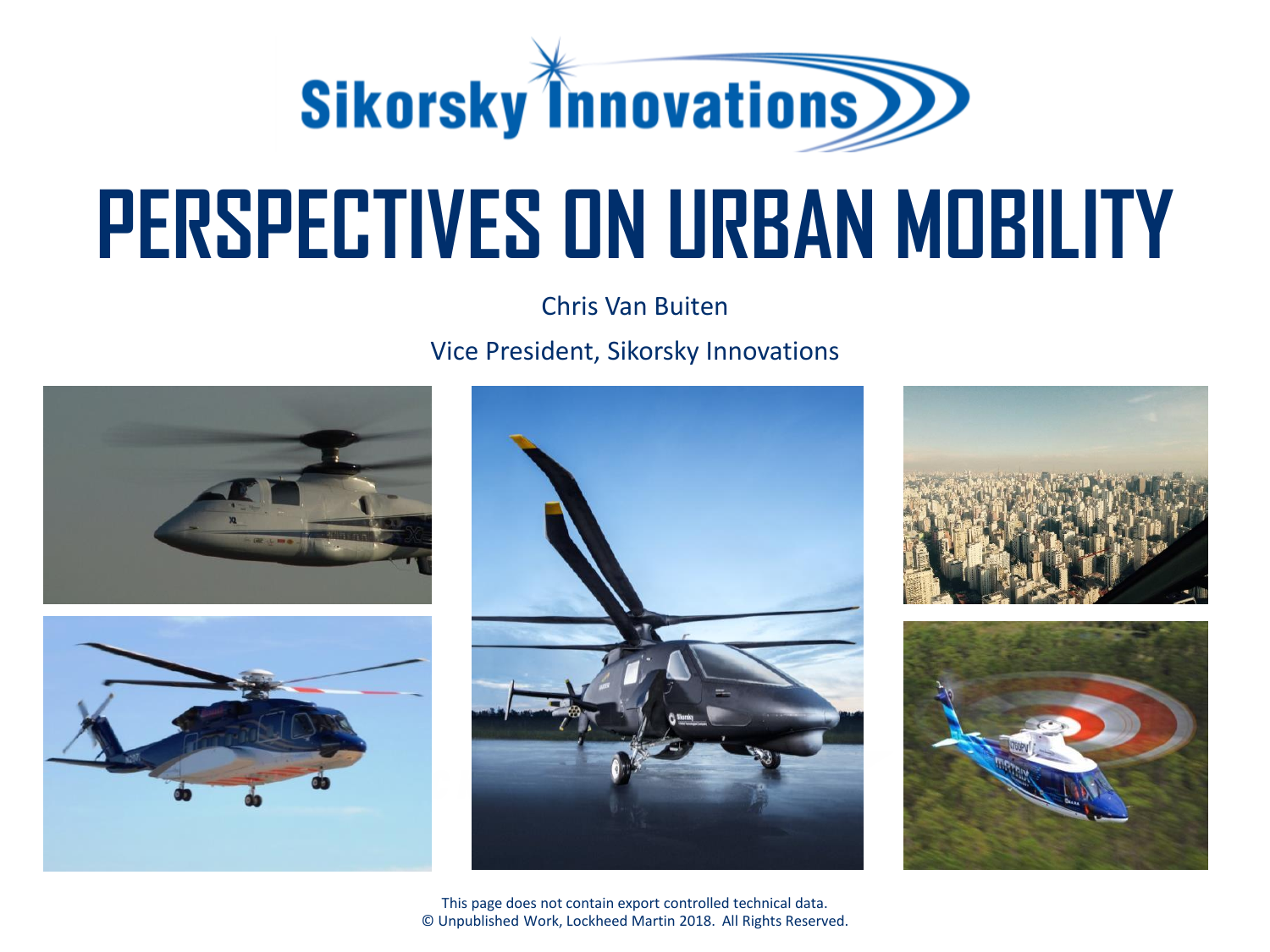### **BOTTOM LINE UP FRONT**

Intersection of electric propulsion and autonomy will enable successful urban mobility systems in the next decade.



Sikorsky Innovations This page does not contain export controlled technical data. © Unpublished Work, Lockheed Martin 2018. All Rights Reserved.

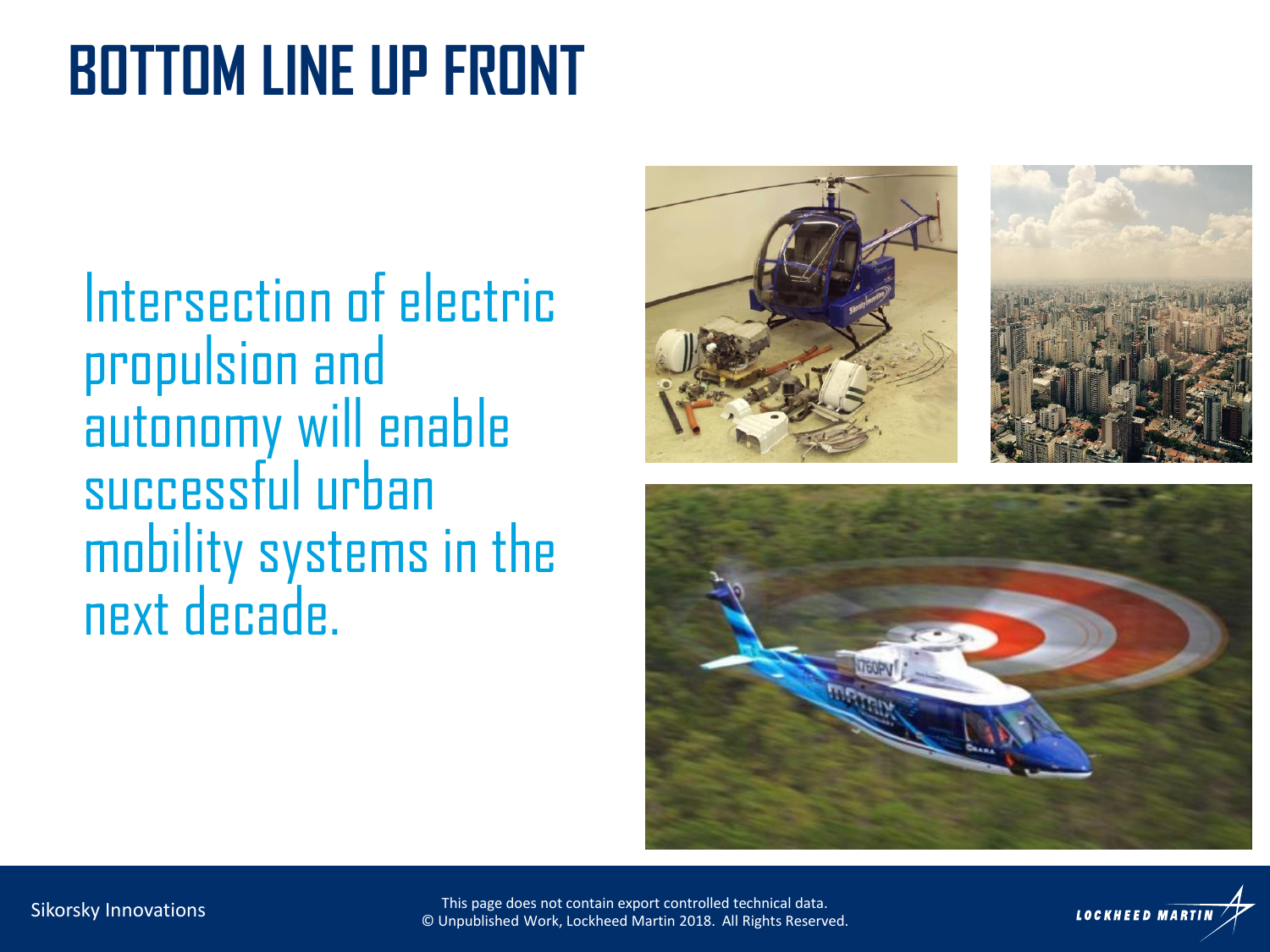### **THE NEWMAN CRITERIA**

"Until you're ready to fly a person in it, it is a Toy – When you are ready to fly your family in it…. everyday, it is an aircraft."

Dan Newman, Boeing Tech Fellow 2017 AHS / AUVSI





Sikorsky Innovations This page does not contain export controlled technical data. © Unpublished Work, Lockheed Martin 2018. All Rights Reserved.

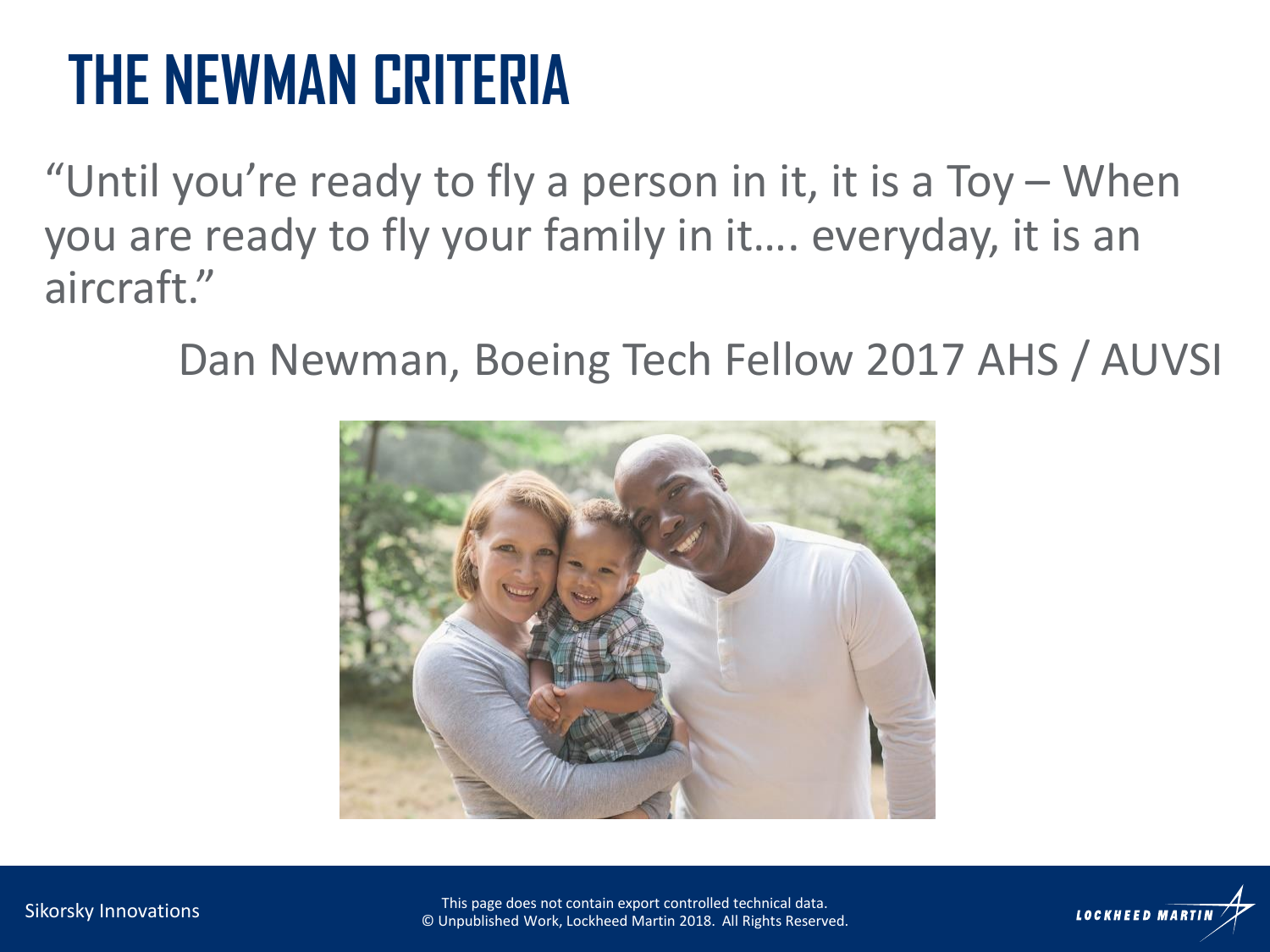## **A SIKORSKY PERSPECTIVE**













This page does not contain export controlled technical data. © Unpublished Work, Lockheed Martin 2018. All Rights Reserved.

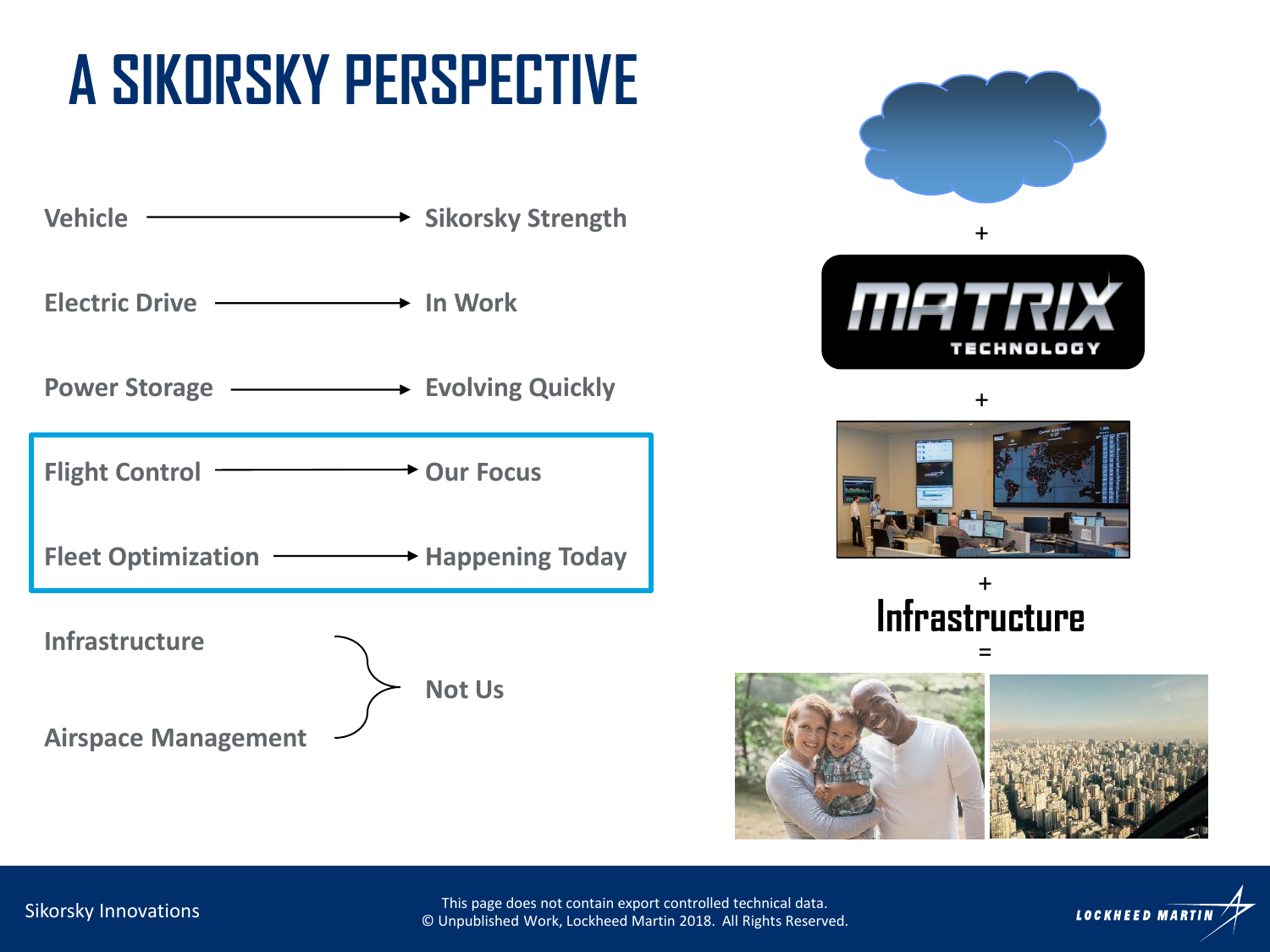### **SIMPLE SAFETY MATH FOR URBAN MOBILITY**



### **Sikorsky S-92®**

- $\checkmark$  Triplex voting
- $\checkmark$  Fail tolerant design
- $\checkmark$  Lightning Strike
- $\sqrt{\phantom{a}}$  HIRF
- DAL-A software
- $\checkmark$  2,000+ flight hours per year

Flight critical components designed to "9  $9's'' = 1$  failure per billion flight hours

Industry leading S-92® integrates to 1 loss per million flight hours.

### **Potential Future Urban Mobility Fleet:**

50,000 aircraft X 3000 FH/Vehicle-Year = 150,000,000 flight hours per year / 1 loss per million flight hours

= 150 accidents per year at current best in class safety standard **Is that acceptable?**

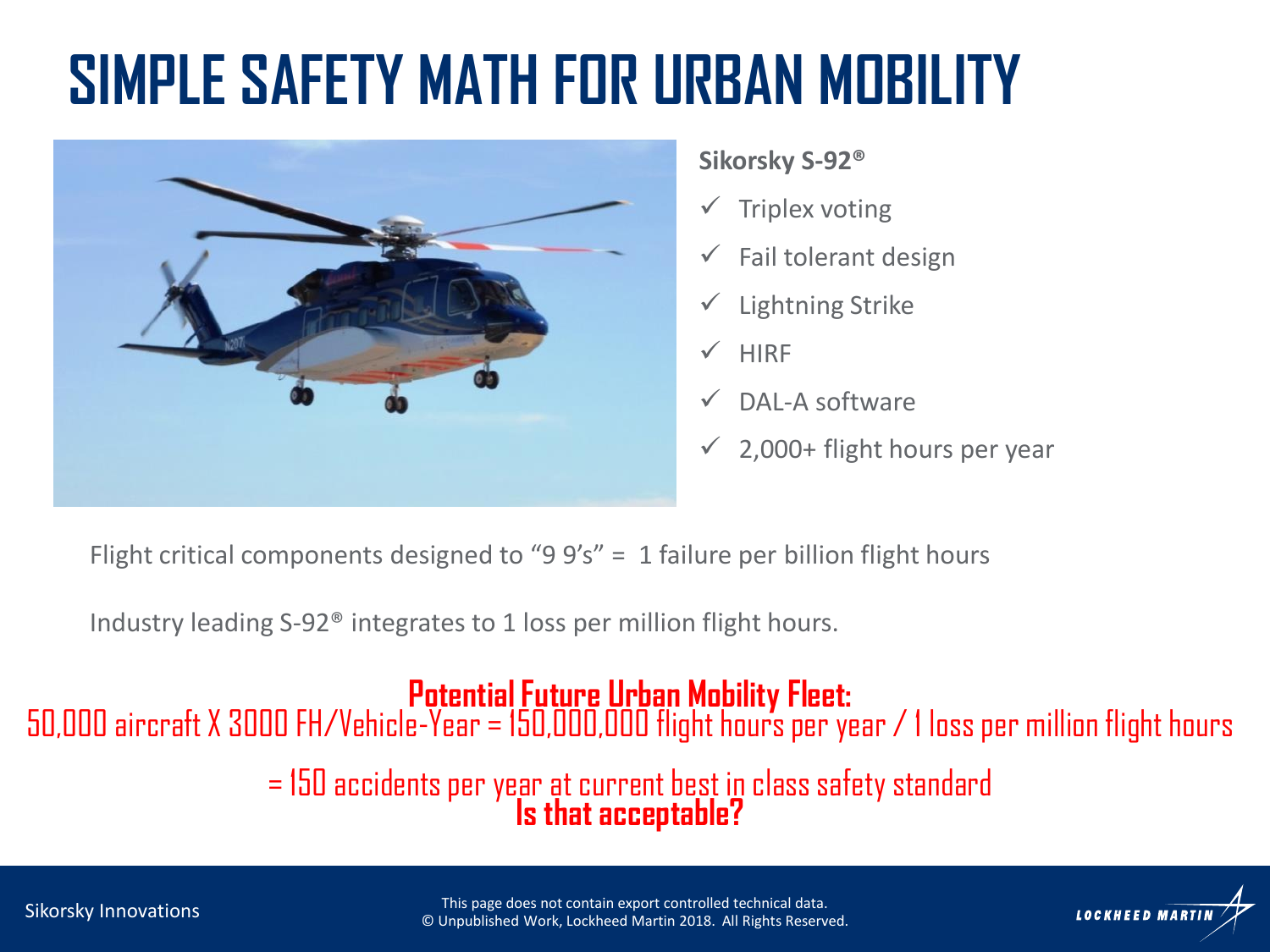## **OUR CONTROL MATURATION APPROACH**

### PHASE I: MATURE TECHNOLOGY



#### Build on FBW Pedigree

### PHASE II: CERTIFY AND PROVE



Fly on aircraft where safety measure is millions of flight hours







Mature safety measures to billions of hours as urban mobility market grows

Sikorsky Innovations

This page does not contain export controlled technical data. © Unpublished Work, Lockheed Martin 2018. All Rights Reserved.

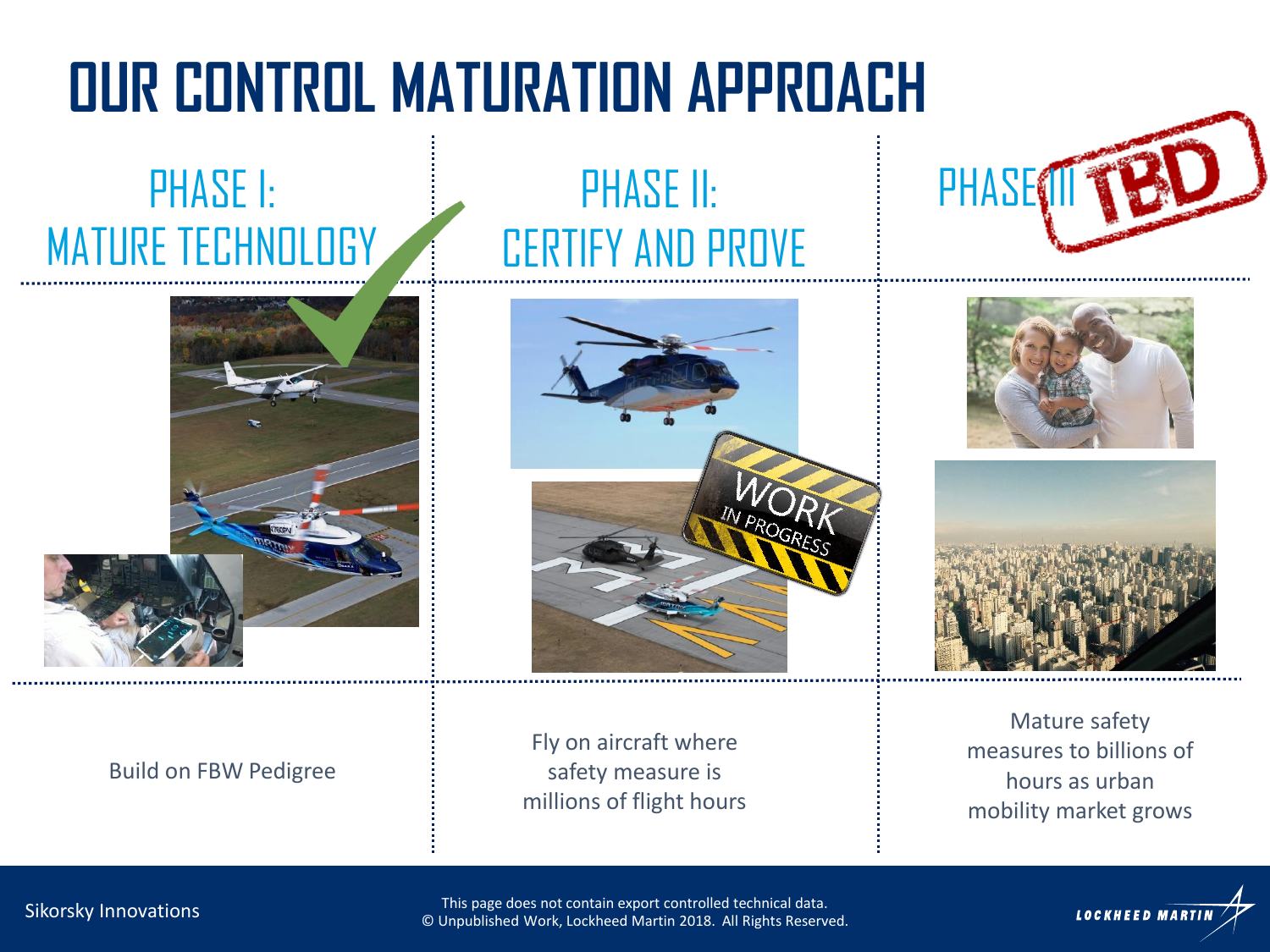### **YOU ARE LIKELY FALLING INTO 3 CAMPS…**

Wow, what a laggard My Cell phone can solve this problem

**No aviation scars**

I hope he is not right, we've got this

**But No, my kids will not be flying anytime soon**

Sikorsky has a rigorous approach

Dan Newman was right

**"We pioneer flight solutions that bring people home everywhere…. every time™"**